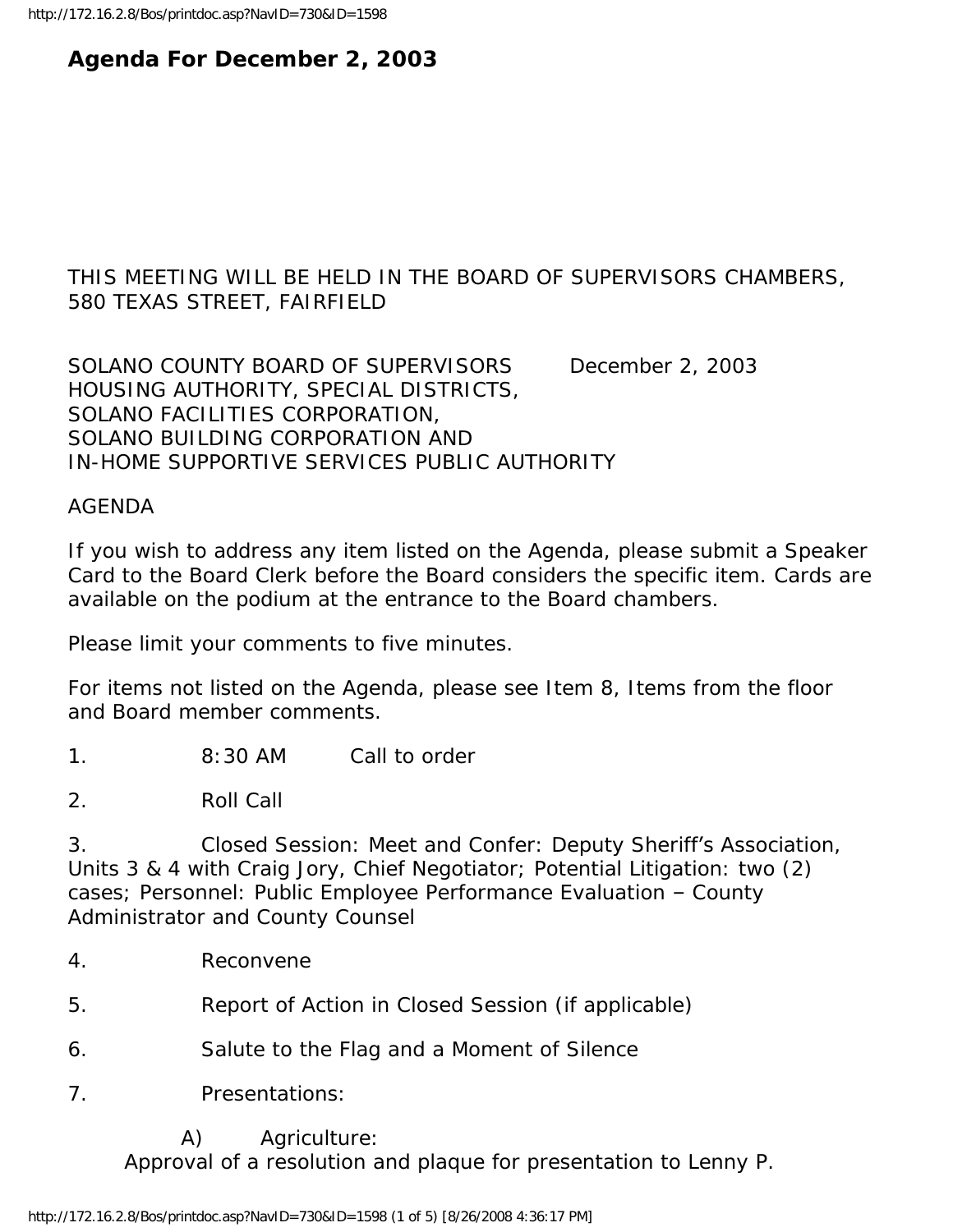DaMassa, Agricultural Biologist, for 32 years of service to Solano County (District 3)

B) Board of Supervisors:

 Presentation of an update from the Solano County Arts Council on the Council's activities and on the Making Arts Grow in the Community (MAGIC) Program (Supervisor Kromm)

C) Board of Supervisors:

 Presentation of an update from Jim Reikowsky, Vallejo Convention & Visitors Bureau & Solano County Film Office, on activities of the Vallejo/Solano County Film Office (Supervisor Kondylis)

D) County Administrator's Office:

 Presentation from Darby Hayes, Assistant County Administrator, regarding the Green Power Leadership awards presented to Solano County by the Federal Environmental Protection Agency on November 4, 2003

8. Items from the floor and Board member comments

This is your opportunity to address the Board on a matter not listed on the Agenda, but it must be within the subject matter jurisdiction of the Board. Please submit a Speaker Card before the first speaker is called and limit your comments to five minutes.

- 9. Additions to or Deletions from the Agenda
- 10. Public Comment on Consent Calendar

 Each speaker shall have 5 minutes to address any or all items on the Consent Calendar.

- 11. Approval of the Agenda
- 12. Approval of Consent Calendar

The Board considers all matters listed under the Consent Calendar to be routine and will adopt them in one motion. There will be no discussion on these items before the Board votes on the motion unless Board members request specific items be discussed and/or removed from the Consent Calendar.

## CONSENT CALENDAR

### GENERAL GOVERNMENT

- 13. Clerk of the Board of Supervisors: Approval of Minutes: None
- 14. Auditor-Controller: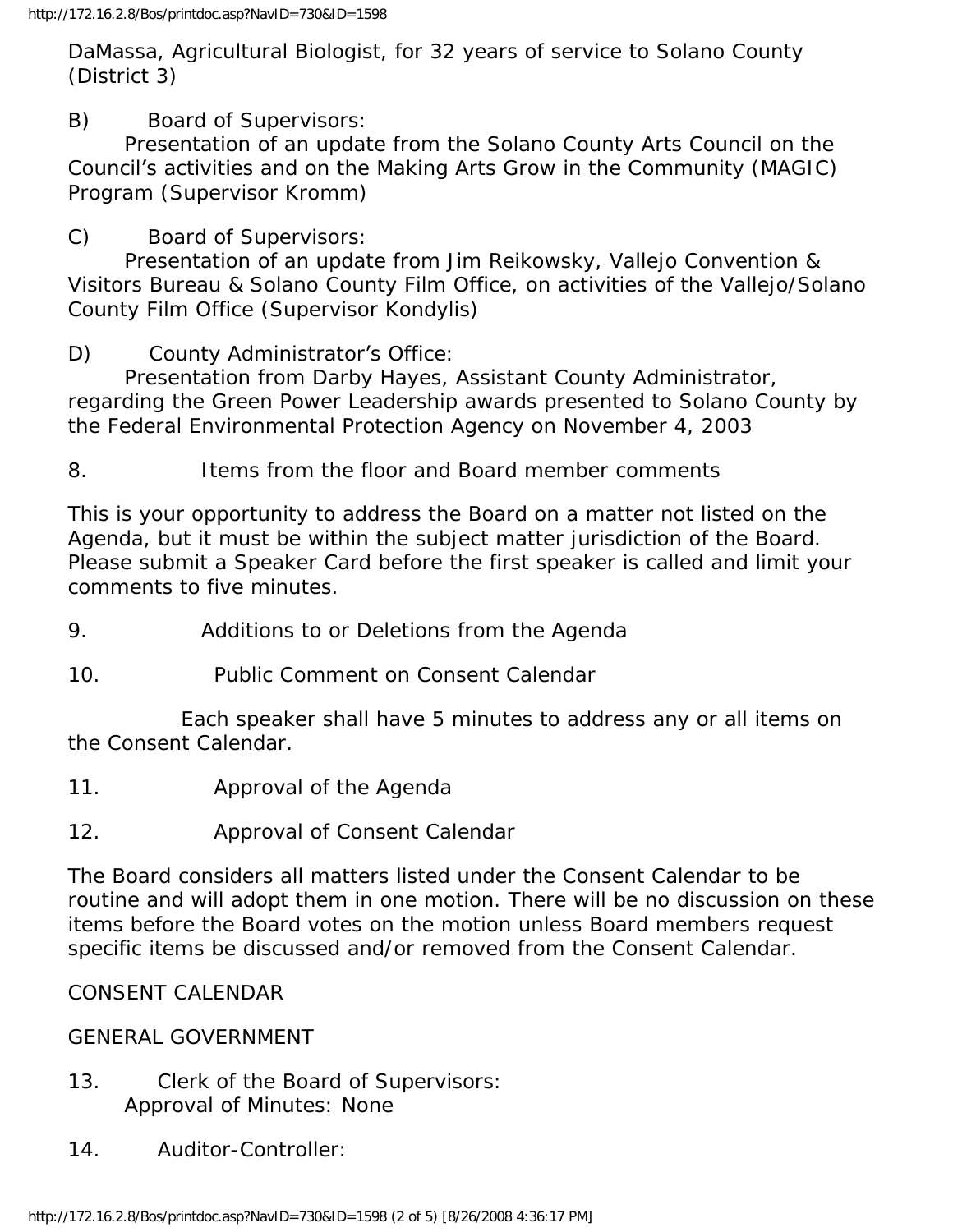Accept the report on examination of the books of the County Treasury as of September 29, 2003 with funds totaling \$645,410,896

### 15. County Counsel:

 Adoption of a resolution calling a Special Election on a proposal to authorize a regional relief traffic plan under Streets and Highways Code Section 30921, also known as Regional Measure 2, and consolidating it with the March 2, 2004 Primary Election

### 16. General Services:

 Adoption of a resolution approving an agreement of Land Transfer and Fire Station Easement with the City of Fairfield for real property exchange at the Civic Center Library; authorize the Division of Architectural Services to solicit bids and negotiate a contract for parking lot improvements at the Civic Center Library; authorize the County Administrator to sign the contract amendment; authorize the Director of Library Services to sign any amendments to the agreement; approval to appropriate \$120,000 from the Library's Contingency fund for parking lot improvement costs

### 17. Human Resources:

 Adoption of a resolution amending the Alphabetical Listing of Classes and Salaries to add the new classifications of Supervising Library Assistant, Unit 08, approximate salary of \$37,909 - \$46,542; Library Associate (Entry), Unit 07, approximate salary of \$32,206 - \$39,147; and Library Associate; Unit 07, approximate salary of \$37,183 - \$45,197; adoption of a resolution amending the Allocation List in the Library Department to add 3.0 FTE Supervising Library Assistants and 9.0 FTE Library Associates; and delete 3.0 FTE Senior Library Assistants, and delete 3.0 FTE Librarians

HEALTH AND SOCIAL SERVICES: None

CRIMINAL JUSTICE: None

LAND USE/TRANSPORTATION: None

OTHER: None

SPECIAL DISTRICTS GOVERNED BY THE BOARD OF SUPERVISORS: None

### SCHEDULED CALENDAR

18. Rescheduled Consent Items: (Items pulled from Consent Calendar above)

- $(A)$   $E)$  $(B)$   $F)$
- $(C)$   $G)$
- D) H)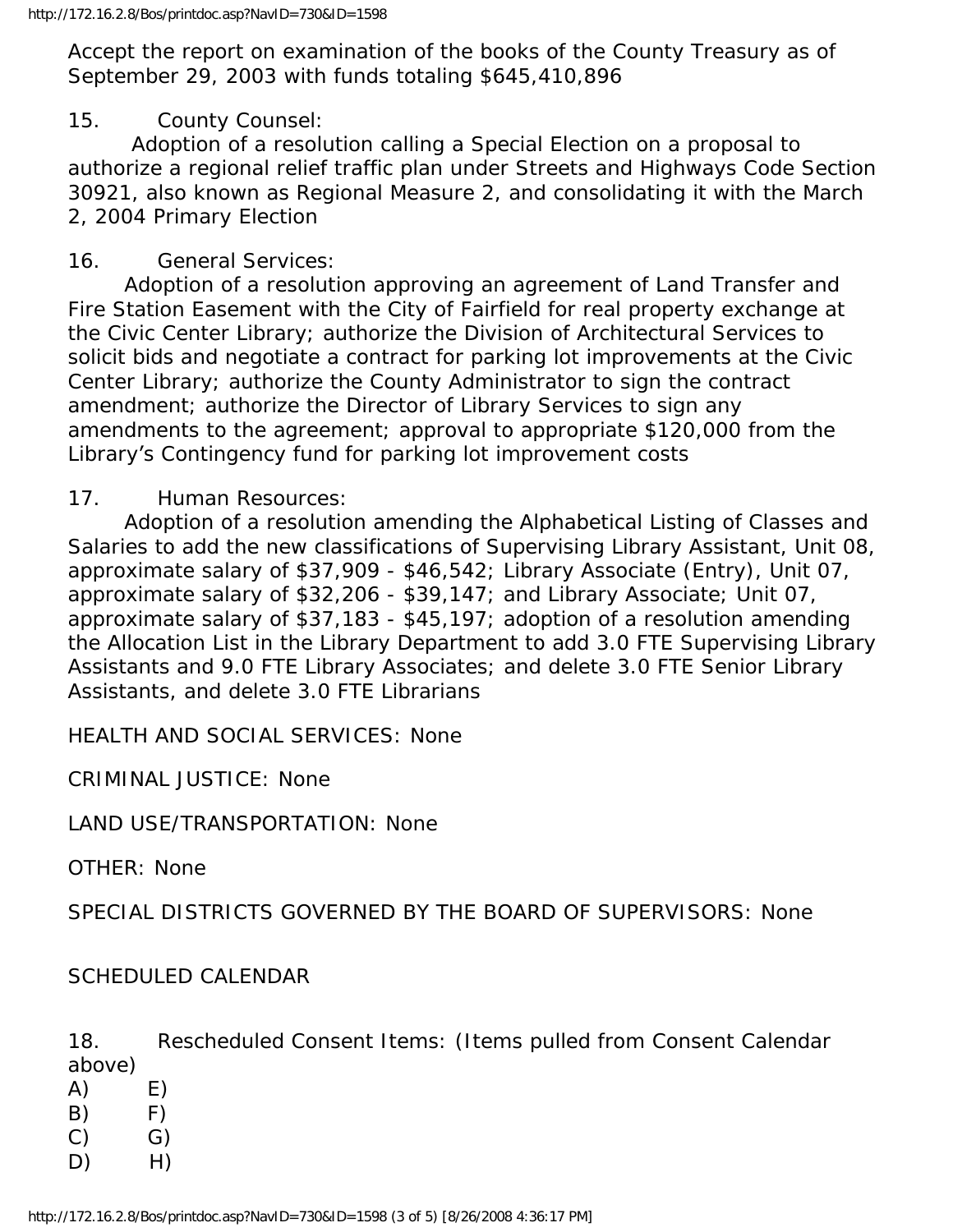## GENERAL GOVERNMENT

19. County Administrator:

 A) Presentation from Paul Yoder, Solano County's Legislative Advocate, of the final report on the 2003 Legislative Session; consider approval of the Solano County 2004 Legislative Platform

 B) Consider adoption of the Solano County Public Art Program, Exhibit Guidelines and Policies; conduct first reading of an ordinance adding Article 1 of Chapter 5 of the Solano County Code establishing the Solano County Public Art Committee and Program (waive reading of the ordinance by majority vote); receive information from County staff on invitation for City participation in the art program in the pre-function area of the new County Administration Center (continued from October 28, 2003)

HEALTH AND SOCIAL SERVICES: None

CRIMINAL JUSTICE: None

LAND USE/TRANSPORTATION: None

OTHER: None

MISCELLANEOUS ITEMS

20. Appointments/Resignations to Boards and Commissions:

Board of Supervisors:

 Reappointment of Pam Keith to the Solano County Civil Service Commission (District 1)

## MEETING CALENDAR

12/2 6:30 p.m. Solano County Children & Families Commission, Health & Human Services Center Multipurpose Rm., 2101 Courage Dr., FF 12/3 9:30 a.m. BAAQMD 939 Ellis St., San Francisco 12/3 Noon Children's Alliance, Suisun Community Center, 611 Village Drive, Suisun 12/3 1:30 p.m. ABAG Regional Planning Comm. 12/4 10:00 a.m. Solano County Zoning Administrator, 47 0 Chadbourne Rd., 2nd Floor, FF 12/4 1:00 p.m. BCDC, S.F. Downtown Center, 425 Market St., San Francisco 12/4 7:00 p.m. Solano County Planning Commission,

<sup>21.</sup> Adjourn: